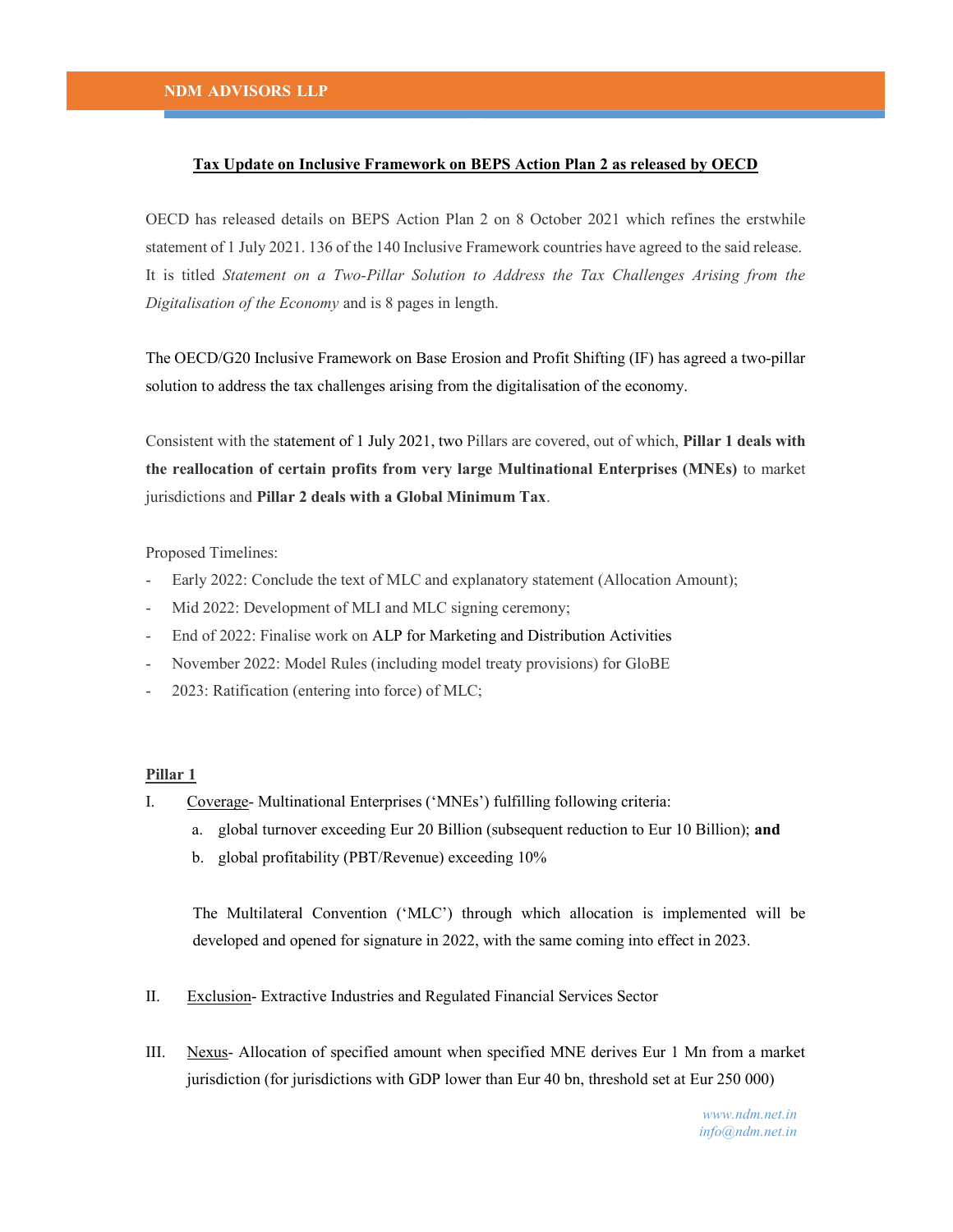- IV. Quantum and Revenue Sourcing- 25% of the residual profit exceeding 10% revenue (sourced to end user jurisdiction) be allocated to market jurisdiction
- V. Tax Base- Financial accounting income with small number of adjustments will be the measure for profit/loss
- VI. Safe Harbour and Tax Credit- In case the profits are already taxed in market jurisdiction, allocation mechanism would be capped. Double taxation would be eliminated by way of credit or exemption method.
- VII. Dispute Resolution- Eligible MNEs shall be eligible to avail benefit of dispute prevention and resolution mechanism to avoid litigation/ disputes in a mandatory and binding manner.
- VIII. ALP for Marketing and Distribution Activities- The application of the arm's length principle to in-country baseline marketing and distribution activities will be simplified and streamlined, with a particular focus on the needs of low capacity countries (to be completed by the end of 2022).
- IX. Administration- Single entity reporting and tax compliance management to be implemented.
- X. Unilateral measures- The Multilateral Convention (MLC) will require all parties to remove all Digital Services Taxes and other relevant similar measures with respect to all companies, and to commit not to introduce such measures in the future. No newly enacted Digital Services Taxes or other relevant similar measures will be imposed on any company from 8 October 2021 and until the earlier of 31 December 2023 or the coming into force of the MLC. The modality for the removal of existing Digital Services Taxes and other relevant similar measures will be appropriately coordinated.

## Pillar 2

- I. Mechanism
	- a. Two interlocking domestic rules [together the Global anti-Base Erosion Rules (GloBE) rules]: (i) an Income Inclusion Rule (IIR), which imposes top-up tax on a parent entity in respect of the low taxed income of a constituent entity; and (ii) an Undertaxed Payment Rule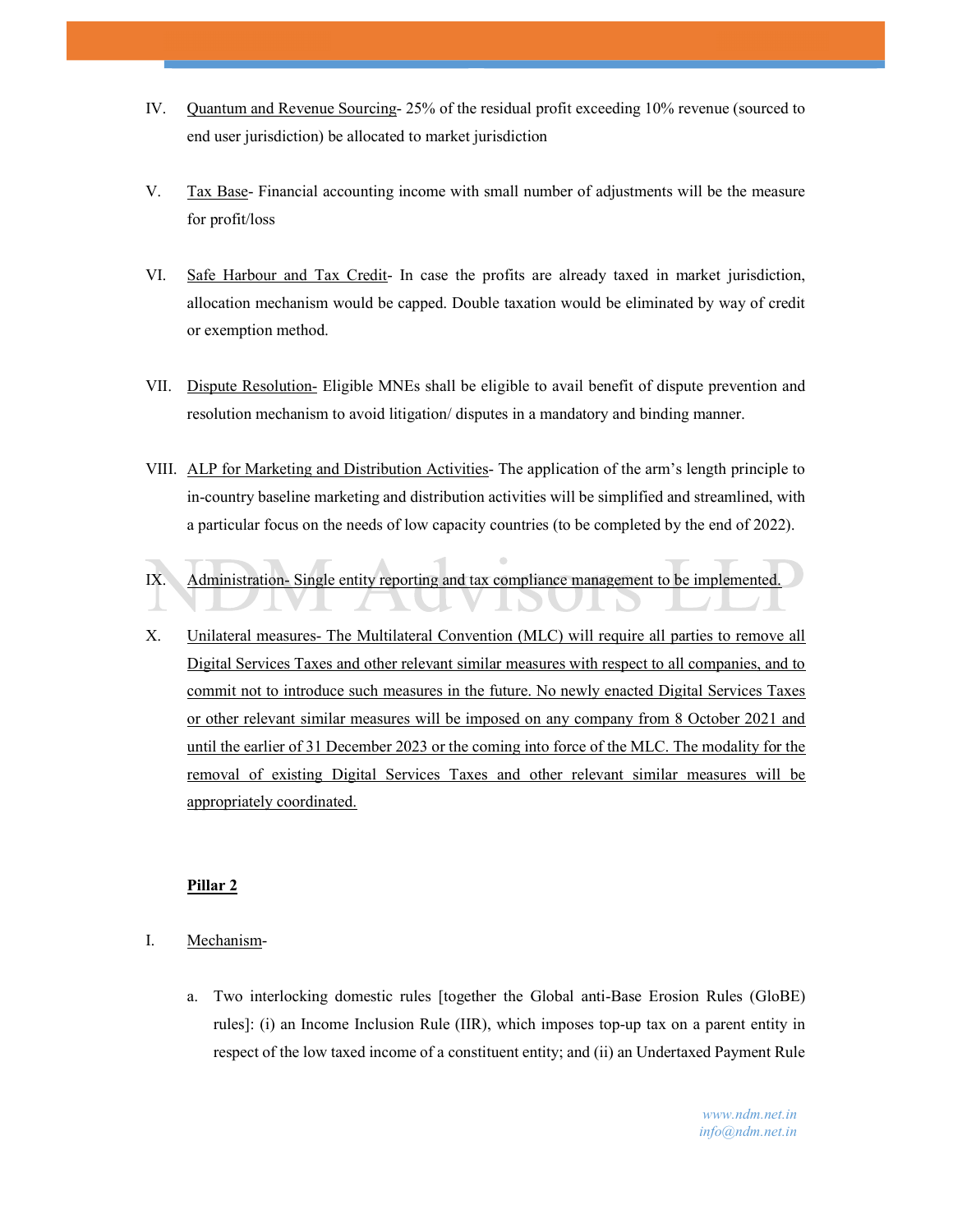(UTPR), which denies deductions or requires an equivalent adjustment to the extent the low tax income of a constituent entity is not subject to tax under an IIR; and

- b. a treaty-based rule (the Subject to Tax Rule (STTR)) that allows source jurisdictions to impose limited source taxation on certain related party payments subject to tax below a minimum rate. The STTR will be creditable as a covered tax under the GloBE rules.
- II. Rule Status- GloBE rules shall be considered basis common approach, i.e the IF members: (i) are not required to adopt the GloBE rules, but, if they choose to do so, they will implement and administer the rules in a way that is consistent with the outcomes provided for under Pillar Two, including in light of model rules and guidance agreed to by the IF; (ii) accept the application of the GloBE rules applied by other IF members including agreement as to rule order and the application of any agreed safe harbours.
- III. Coverage- GloBE rules apply to MNEs meeting the Eur 750 million threshold prescribed under BEPS Action 13 (country by country reporting). Countries are free to apply the IIR to MNEs headquartered in their country even if they do not meet the threshold.

[Exclusion- Government entities, international organisations, non-profit organisations, pension funds or investment funds that are Ultimate Parent Entities (UPE) of an MNE Group or any holding vehicles used by such entities, organisations or funds are not covered under GloBE rules].

IV. Rule Design- The IIR allocates top-up tax based on a top-down approach subject to a splitownership rule for shareholdings below 80%. The UTPR allocates top-up tax from low-tax constituent entities including those located in the UPE jurisdiction. The GloBE rules will provide for an exclusion from the UTPR for MNEs in the initial phase of their international activity, defined as those MNEs that have a maximum of EUR 50 million tangible assets abroad and that

operate in no more than 5 other jurisdictions. This exclusion is limited to a period of 5 years after the MNE comes into the scope of the GloBE rules for the first time. For MNEs that are in scope of the GloBE rules when they come into effect the period of 5 years will start at the time the UTPR rules come into effect.

V. ETR calculation- The GloBE rules will operate to impose a top-up tax using an effective tax rate test that is calculated on a jurisdictional basis and that uses a common definition of covered taxes and a tax base determined by reference to financial accounting income (with agreed adjustments consistent with the tax policy objectives of Pillar Two and mechanisms to address timing

> www.ndm.net.in info@ndm.net.in